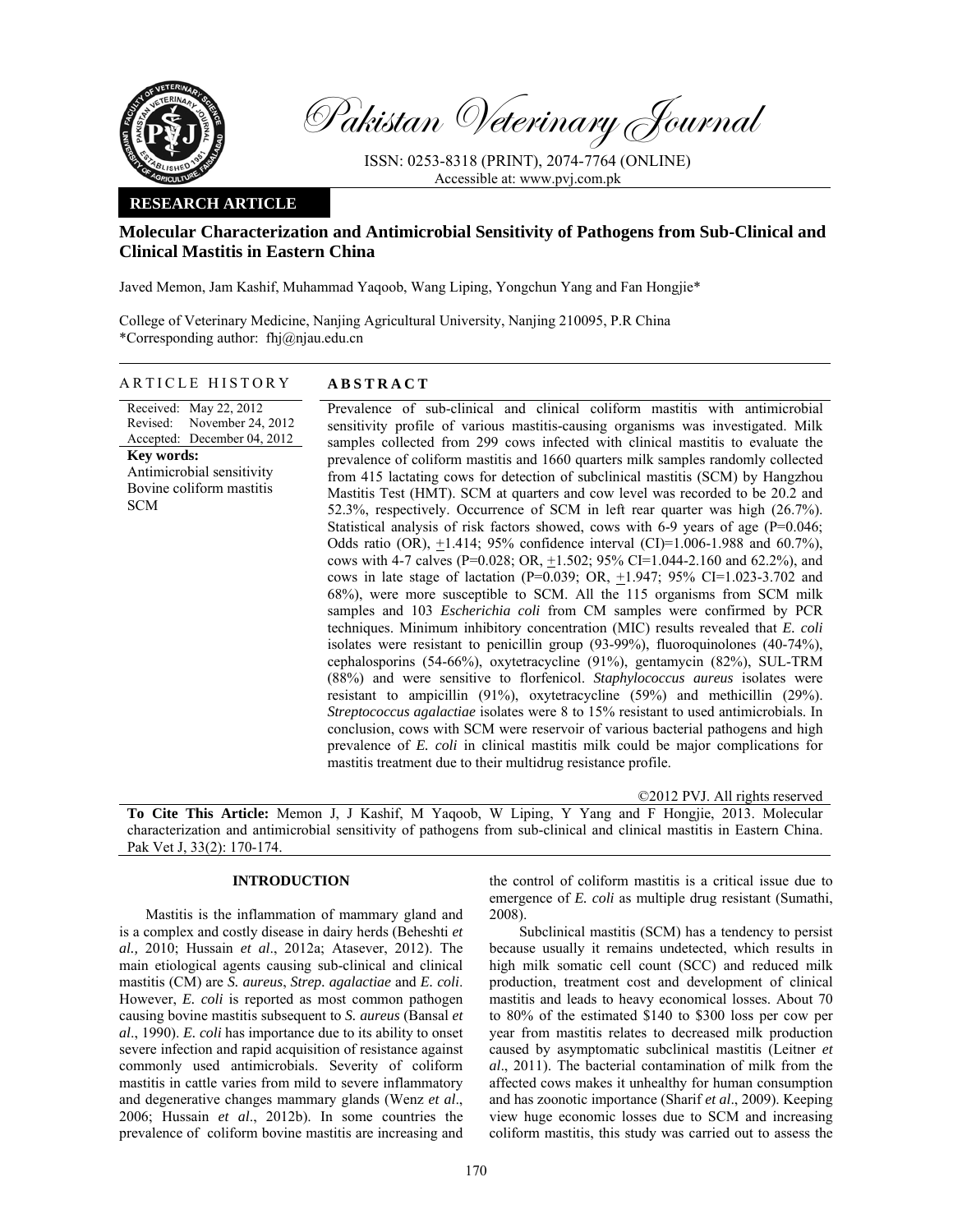prevalence of SCM and clinical coliform mastitis with antimicrobial susceptibility test of isolated pathogens, to our knowledge, this is reported first time in eastern China. Our results will be helpful in understanding the risk factors associated with SCM and in proper selection of antimicrobials for the treatment of mastitis infection in this region of China.

## **MATERIALS AND METHODS**

**Study AREA and tropical condition:** A total of 22 commercial dairy farms in subtropical region of eastern China were selected for this study (Table 1). Average rainfall in this area is 1100mm/year and annual average temperature is 11-19°C. The selected dairy farms are practicing commercial milk production system. The duration of collecting milk samples was about 9 months (March to November 2011). Considering the risk factors for SCM including age, parity and lactation stage of cow, the necessary data were obtained from available farm record. Cows were categorized by age (3-5, 6-9 and 10 years), parity (with 1-3 calves, with 4-7 calves, with 7 calves), and lactation stage (early, mid, and late). All the studied cows examined for clinical mastitis by visible clinical signs and clinical mastitis milk samples were taken to evaluate the prevalence of coliform mastitis in this region.

**Table 1:** Prevalence of subclinical mastitis at different farms in eastern China

| Herd location/ | No. of | Total    |                 | Positive Prevalence | 95% CI          |  |
|----------------|--------|----------|-----------------|---------------------|-----------------|--|
| Farms          | farms  | examined |                 | %                   | Lower-upper     |  |
| Nanjing        |        | 115      | 67              | 58.2                | 0.839-1.934     |  |
| Taizhou        |        | 23       | п               | 47.8                | $0.361 - 1.938$ |  |
| Xuzhou         |        | 27       | 15              | 55.5                | $0.521 - 2.496$ |  |
| Huainan        |        | 25       | $\overline{14}$ | 56                  | $0.515 - 2.618$ |  |
| Lianyungang    |        | 20       | 9               | 45                  | $0.303 - 1.839$ |  |
| Weifang        | 4      | 75       | 31              | 41.3                | $0.391 - 1.058$ |  |
| Zaozhuang      |        | 25       | 12              | 48                  | 0.375-1.889     |  |
| Hangzhou       | 2      | 34       | 20              | 58.8                | $0.461 - 2.650$ |  |
| Nanping        |        | 18       | 10              | 55.5                | $0.441 - 2.947$ |  |
| Fengyang       | 2      | 38       | 20              | 52.6                | $0.521 - 1.972$ |  |
| Nanchang       |        | 15       | 8               | 53.3                | $0.371 - 2.928$ |  |
| Overall        | 22     | 415      | 217             | 52.2                |                 |  |

**Milk sample collection:** Milk samples were collected aseptically from 714 cows (415 lactating cows and 299 clinical mastitis affected cows). SCM was detected using Hangzhou mastitis test (HMT) and results were interpreted according to Hu *et al.* (1990). The quarter milk samples diagnosed with HMT  $(+$  and  $++$ ) scores and clinical mastitis milk samples were kept in icebox until transported to laboratory for further investigations. Briefly, before sampling the udder of the cow washed thoroughly and dried with a clean towel. The teats were disinfected with swabs soaked in 70% ethyl alcohol. After discarding first few streams, 7-8 ml milk samples collected in sterile caped tubes and numbered.

**Isolation of mastitis pathogens:** 30µl of milk sample was added in 3ml nutrient broth (Oxoid UK), and placed in incubator shaker at 37°C for 14-16 hours to obtain the bacterial culture. Phenotypical morphology of creamy white colonies and hemolysis were evident for *Staphylococci* on 5% sheep blood agar base, and dark pink to red colonies on MacConkey's agar (Aoboxing biotech, China) were considered as *E. coli* and other gram-negative organism, bacterial isolates were also identified by gram-staining reaction and morphology. The suspected colonies of *E. coli* and *S. aureus* were further examined on specific media Chrom agar (Biocell Biotech, China) and Baird Parkar agar base (Qingdao Hope bioTech China), respectively. After 24 hours incubation the growing blue colonies on Chrom agar plates were evident for *E. coli* and black colonies with round transparent circle on Baird Parkar agar plates confirmed the growing organism as *S. aureus,* as mentioned by manufacturers. Biochemical tests for identification of *E. coli* were performed according to standard method described previously (Koneman *et al.,* 1997). Identification of *Strep. agalactiae* will be reported later on by another member of our research group.

**Confirmation of pathogens by PCR:** The isolated pathogens in present study were confirmed by PCR. Genomic DNA was extracted by using DNA purification kit (Geneaid Biotech, Taiwan). DNA templates were amplified with eubacterial primers specific for 16SrDNA gene (1520bp), containing oligonucleotide, FD1 (5'- AGAGTTTGATCCTGGCTCAG -3') and RD1 (5'- AAGGAGGTGATCCAGCC-3'), (Weisburg *et al.,* 1991). Simple PCR used to amplify the 16S rDNA gene, amplification parameters were: initial denaturing step of 5 min at 94°C, following 30 cycles, each consist of 1min at 94°C, annealing 1min at 55°C and extension at 72°C for 1min and a final extension at 72°C for 10min.

PCR products were sequenced from Invitrogen Corp. (Shanghai China). The obtained gene sequences were blasted with National Center for Biotechnology Information (NCBI, http://www. ncbi.nlm.nih.gov). Blast result confirmed 103 isolates as *E. coli* from CM and 115 different isolates from SCM bacteriological culture (data not shown). The relationships of obtained sequences were compared with *E. coli* sequences available at NCBI database. Multiple alignments were calculated by Clustal X program and phylogenetic tree was made by Mega5.05 software, using UPGMA tree method with 500 bootstrap replicates (Fig. 1).

**Antimicrobial susceptibility:** Antimicrobial susceptibility of isolates was determined by standard broth dilution method on Muller–Hinton (MH) medium (Oxide, UK). For antibiotic sensitivity test of *Strep. agalactiae,* 5% calf serum was added to MH broth. MIC results were interpreted according the Clinical Laboratory Standards Institute (CLSI), standards (CLSI, 2010). Concentration of 1280µg/ml for 12, 10, 8 and 9 antimicrobials agents (Sigma, USA) used in this experiment for *E. coli, S. aureus, Strep. agalactiae* and gram-negative pathogens, respectively. ATCC 25922 was used as quality control strain for MIC determination of *E. coli* and other gram negative isolates, whereas, ATCC 29213 was used as quality control strain for MIC determination of both *S. aureus* and *Strep. agalactiae*.

**Statistical analysis:** Prevalence of subclinical mastitis and its associated risk factors were determined as the proportion of affected cows out of the total examined. These data were analyzed by descriptive statistics using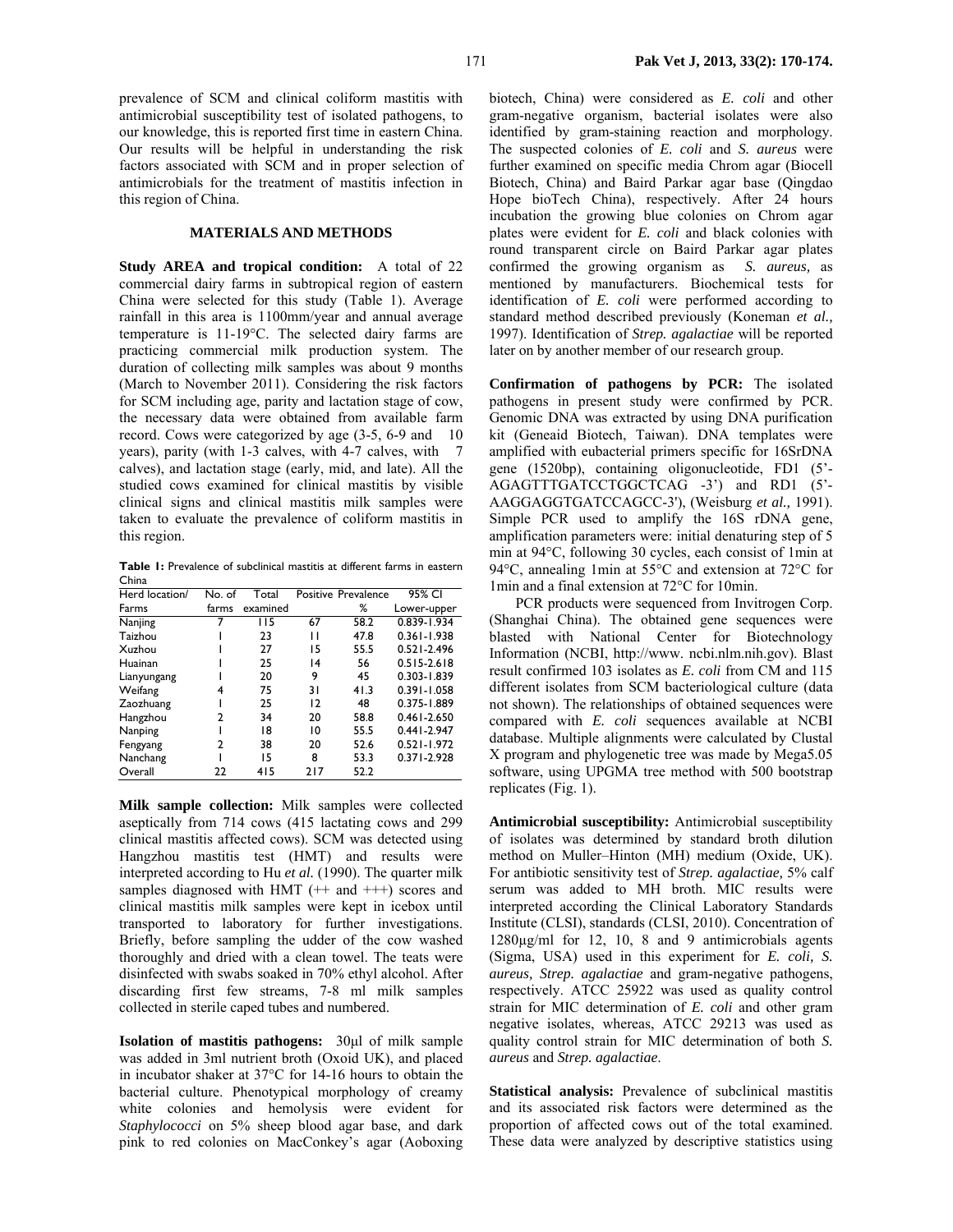the SPSS 11.5 statistical package (SPSS 2002). To assess the role of the various risk factors in occurrence of SCM, we performed chi-square  $(\gamma 2)$  test using the cross tabulation feature of the software. Results considered as significant when  $P<0.05$ .

### **RESULTS**

In this study, the prevalence of subclinical mastitis at quarters and cow level was 20.2 and 52.3%, respectively. Prevalence of coliform (*E. coli*) mastitis was 34.4%. High prevalence of subclinical mastitis was at Hongzhou and Nanjing farms and lowest prevalence was found at the dairy farms in Weifang (Table 1). Individual quarter level prevalence of subclinical mastitis was higher in left rearquarter (LR) (Table 2).

Investigated risk factors and their possible association with subclinical mastitis on dairy farms of this region are shown in Table 3. Chi squared analysis indicated that all the evaluated risk factors showed significant association with occurrence of SCM. The cows in age group 6-9 years were significantly susceptible to SCM (P=0.046). Likewise, high frequency of SCM observed in cows with 4-7 calves (P=0.028). Cows at late stage of lactation were significantly susceptible to SCM (P=0.039).

**Table 2:** Prevalence of subclinical mastitis at quarter level

| Quarter   | No.      | Total    | Prevalence | 95% CI          |
|-----------|----------|----------|------------|-----------------|
|           | Positive | examined | %          | Lower-upper     |
| RF        | 54       | 415      | 13         | 0.432-0.804     |
| LF        | 91       | 415      | 21.9       | $0.852 - 1.438$ |
| <b>RR</b> | 80       | 415      | 19.2       | $0.717 - 1.235$ |
| LR        | Ш        | 415      | 26.7       | $1.123 - 1.844$ |
| Total     | 336      | 1660     | 20.2       |                 |

**Table 3:** Subclinical mastitis associated risk factors (age, parity and stage of lactation).

| Parameters      | Positive |           | Negative Chi-sq |         | Odds       | 95% CI          |  |
|-----------------|----------|-----------|-----------------|---------|------------|-----------------|--|
|                 | N        | ℅         |                 | P value | ratio (OR) | Lower-upper     |  |
| Age group       |          |           |                 |         |            |                 |  |
| 3-5 years       |          | 77 42.0   | 106             | 0.021   | 0.663      | 0.467-0.942     |  |
| 6-9 years       | 124      | 60.7      | 80              | 0.046   | 1.414      | 1.006-1.988     |  |
| 10 years        |          | $16$ 57.1 | 12              | 0.619   | 1.217      | 0.562-2.635     |  |
| Parity          |          |           |                 |         |            |                 |  |
| $1-3$           |          | 98 43.5   | 127             | 0.035   | 0.704      | 0.508-0.976     |  |
| $4 - 7$         | 107      | 62.2      | 65              | 0.028   | 1.502      | $1.044 - 2.160$ |  |
| 7               |          | 12 66.6   | 6               | 0.232   | 1.825      | 0.672-4.954     |  |
| Lactation stage |          |           |                 |         |            |                 |  |
| Early           | Ш        | 61.6      | 69              | 0.035   | 1.468      | 1.027-2.097     |  |
| Mid             | 74       | 39.3      | 14              | 0.003   | 0.592      | $0.417 - 0.841$ |  |
| Late            | 32       | 68.0      | 15              | 0.039   | 1.947      | 1.023-3.702     |  |

Totally, 115 bacterial pathogens identified from SCM positive quarter milk samples. The *S. aureus* was the most prevalent pathogen (29.5%) amongst all isolated organisms, followed by *Strep. agalactiae* (22.6%), *Klebsiella* (9.5%), *Anterobacter* (7.8%), *Aeromonas* (6.9%), *Pseudomonas* (6%), *Streptococcus uberis* (5.2%), *Citrobacter* (4.3%), *Pantoea* (4.3%), *Staphylococcus hyicus* (1.7%) and *Streptococcus dysgalactiae* (1.7%).

Of 299 clinical mastitis infected cows, 103(34.4%) were infected with coliform mastitis. High prevalence of coliform mastitis was on Taizhou, Huainan and Nanping farms (40%), followed by Hangzhou (38%), Nanjing (37.5%), Fengyang (33.3%), Zaozhuang (33.3%), Xuzhou (30.7%), Lianyungang and Nanchang (30%) and (20.5%) at Weifang dairy farms.

MIC results showed *E. coli* isolates were highly resistant to almost all tested antimicrobials commonly used in veterinary practice. Whereas, all the *E. coli* isolates were sensitive to florfenicol (Fig. 2).

*S. aureus* isolates were sensitive to cefquinome but were highly resistant to penicillin, ampicillin, oxytetracycline and methicillin. A very less percentage of *Strep. agalactiae* isolates showed resistance to the tested antimicrobials. Other gram-negative isolates showed different patterns of resistance against tested antimicrobials, except *Klebsiella* all gram-negative isolates were sensitive to florfenicol and enrofloxacin (Table 4).



**Fig. 1:** Phylogenetic tree showing relationship among obtained sequences of our *E. coli* isolates with the available sequences of *E. coli* in NCBI database.

#### **DISCUSSION**

Most of clinical mastitis cases are preceded by subclinical mastitis and leading to chronic form of disease. SCM mastitis related annual economic losses in dairy industry of USA and Europe are more then 2 billion dollars which are attributable to reduced milk quality, early culling, treatment costs, veterinary expenses, and increased labor costs (Leitner *et al*., 2011; Hussain *et al*., 2012c). In China, 40-80% milking cows are affected with SCM (Zhang *et al.*, 2005). In present study, SCM results showed 52.2% animals with 20.2% quarter infection rate are in agreement with those of Li *et al*. (2009), who reported 54.3 and 28.0% at cow and quarter level, respectively in Zhejiang province of China. High prevalence of SCM in left rear quarter is in disagreement with previous report (Shittu *et al*., 2012), which showed the prevalence of SCM in left fore quarter. In our study, a significant influence of age and parity on subclinical mastitis was observed, high prevalence of SCM with increased age and parity is in accordance with previous studies (Haftu *et al*., 2012). It is established that increasing age and number of parity keeps the teat canal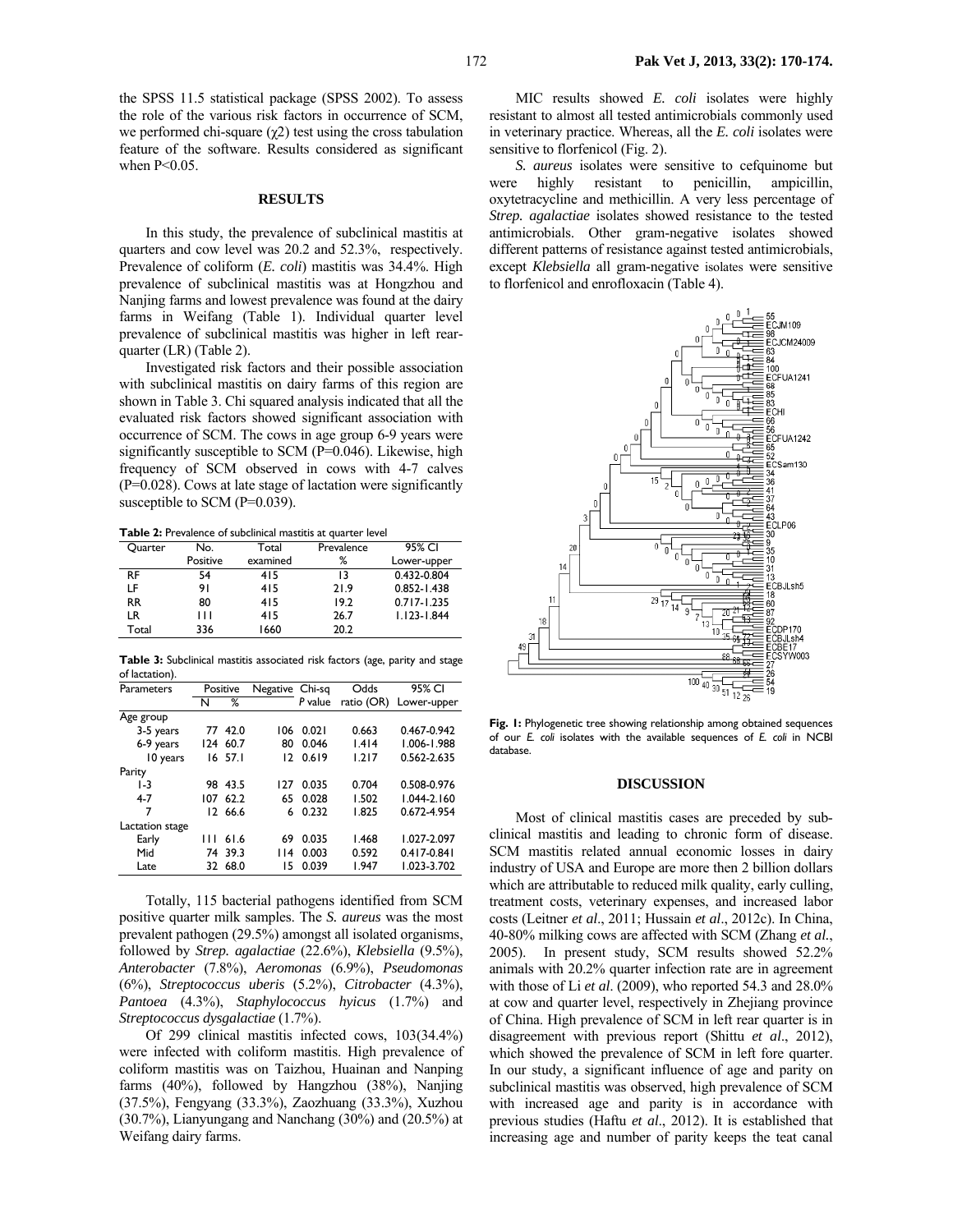**Table 4:** Minimum inhibitory concentration results of isolates from subclinical mastitis showing resistance (%)

| Pathogen      | No. of Isolates | PEN-G      | AMP         | ОX         | CEFC        | $\cdots$<br>CIP | ENR        | <u>.</u><br>TRM | <b>MTH</b> | <b>CMP</b> | <b>OTC</b> |
|---------------|-----------------|------------|-------------|------------|-------------|-----------------|------------|-----------------|------------|------------|------------|
| S. aureus     | 34              | 47         | 9           |            | SEN         | 26              |            | 56              | 29         | 32         | 59         |
|               |                 | P/NB       | <b>AMOX</b> | <b>AMP</b> | CEFT        | VAN             | <b>CMP</b> | <b>OFLOX</b>    | LEVO       | -          |            |
| S. agalactiae | 26              | 15         | 8           | 12         |             |                 | 12         |                 | 8          |            |            |
|               |                 | <b>AMP</b> | <b>CEF</b>  | CIP        | <b>DANO</b> | ENR             | <b>FFC</b> | GEN             | тс         | TRM        |            |
| Enterobacter  |                 | 44         | 33          | 22         | 22          | <b>SEN</b>      | <b>SEN</b> | 55              | 55         | 33         |            |
| Citrobacter   |                 | 60         | 20          | 20         | 20          | <b>SEN</b>      | <b>SEN</b> | 40              | 60         | 40         |            |
| Klebsiella    |                 | 45         | 18          | 36         | 36          |                 | <b>SEN</b> | 54              | 55         | 27         |            |
| Pantoea       |                 | 60         | 20          | 40         | 20          | <b>SEN</b>      | <b>SEN</b> | <b>SEN</b>      | 20         | 20         |            |
| Pseudomonas   |                 | 56         | 14          | 28         | 28          | <b>SEN</b>      | <b>SEN</b> | 28              | 42         | 28         |            |
| Aeromonas     |                 | 50         | 25          | 25         | 25          | <b>SEN</b>      | <b>SEN</b> | 37              | 62         | 25         |            |

PEN-G: penicillin G, AMP: ampicillin, OX: oxacillin, CEFQ: cefquinome, CIP: ciprofloxacin, ENR: enrofloxacin, TRM: trimethoprim, MTH: methicillin, CMP: chloramphenicol, OTC: oxytetracycline, P/NB: penicillin novobiocin, AMOX: amoxicillin, CEFT: ceftriaxone, VCM: vancomycin, CMP: chloramphenicol, OfLOX: ofloxacin, LEVO: Levofloxacin, CEF: ceftiofur, DANO: danofloxacin, FFC: florfenicol, GEN: gentamicin and TC: tetracycline.



**Fig. 2:** Resistance percentage of various antimicrobial drugs to *E. coli* isolated from clinical mastitis cases (PEN-G: Penicillin G, AMOX: amoxicillin, AMP: ampicillin, CEFQ: cefquinome, CEF: ceftiofur, CIP: ciprofloxacin, DANO: danofloxacin, ENR: enrofloxacin, FFC: florfenicol, GEN: gentamicin, OTC: oxytetracycline and SUL-TRM: sulfadiazine and trimethoprim).

permanently dilated due to repeated milking and lactations, thus facilittating the enrty of pathogens into the teat canal and causing subclinial intramammary infection (Shittu *et al*., 2012). Some authors have reported that the cows at early stage of lactation are more susceptible to SCM (Kerro and Tareke, 2003). Conversely, other studies reported mid and late stages of lactation as high risk for SCM (Getahun *et al*., 2008; Haftu *et al*., 2012). We also found that the late and early stages of lactation were significantly associated with occurrence of SCM (P<0.05). The difference in the effect of stage of lactation reported in many studies is attributed to the increased opportunity of infection with time and the prolonged duration of infection, difference in age, parity and breed of the investigated animals.

Among all the identified pathogens from SCM, *S. aureus* was the most prevalent (29.5%) and is similar to previously reported 32.1% in China (Feng-Li, 2011) but higher than 10-15% prevalence in SCM reported by Liu *et al.* (2007). *S. aureus* considered as a cause of subclinical chronic infections and could be a source of spreading the infections to other healthy cows (Workineh *et al*., 2002).

*Strep*. *agalactiae* was recovered from 22.6% SCM affected quarters, its prevalence is higher than 17.9% reported by Feng-Li (2011). Interestingly, no *E. coli* isolate was present in SCM samples, which is contradictory with the 16% prevalence shown by Abdel-Rady (2009). Our findings revealed that *E. coli* is only associated with clinical mastitis infection. Various gram-negative organisms including *Klebsiella* were found in SCM milk samples; this is in accordance with previous reports suggesting that this environmental pathogen can cause IMI (Nam *et al*., 2009;

Botrel *et al.,* 2010). Prevalence of clinical coliform mastitis was 34.4% in this region, which is greater than recently reported 25.7% by Feng-Li (2011) and 24% reported by Bradley and Green (2001).

Antimicrobial susceptibility results showed multidrug resistance in *E. coli* isolates against all tested antimicrobials except florfenicol, sensitivity to florfenicol might be due to its rare use in cattle. Observed multidrug resistance in *E. coli* isolates is higher than previously reported 20% by Suojala *et al*. (2011). Similarly, *S. aureus* isolates were also multidrug resistant, observed resistance against ampicillin and penicillin is in agreement with Mekonnen *et al*. (2005) and supports the findings of Green and Bradley (2004). All the *S. aureus* isolates were sensitive to cefquinome, whereas 29% isolate were resistant to methicillin which is much lower than 60% reported by Kirkan *et al*. (2005). Methicillin resistant *S. aureus* (MRSA) is a serious threat for human health and gaining high attention due to its zoonotic importance. *Strep. agalactiae* isolates were sensitive to almost all antimicrobial agents except betalactams, our findings are in contrast with Guerin-Faublee *et al*. (2002), who reported all *Strep. dysgalactiae* and *Strep. agalactiae* strains were susceptible to betalactams. Antibiotic resistance in the gram-negative opportunistic pathogens is emerging problem and a greater concern to veterinarians in curbing infection in animals, because gram-negative bacteria can easily transfer the resistance determinants among each other.

**Conclusion:** The prevalence SCM was moderate and found associated with increased age, number of parity and late stage of lactation. High prevalence of coliform mastitis was observed in this region. Multidrug resistance in *E. coli, S. aureus* and other gram-negative pathogens might be the result of indiscriminate and improper use of antimicrobials. This study reports high prevalence of *E. coli* in clinical mastitic cattle and its absence in healthy cows milk raises a question that *E. coli* may have become equaly responsible for cauisng bovine mastitis like *S. aureus.*

**Acknowledgement:** This study supported by the National Natural Science Foundation of China (No. 31172319), the Project Funded by the Priority Academic Program Development of Jiangsu Higher Education Institutions (PAPD) and Department of Livestock and Fisheries Government of Sind, Pakistan, under the "ASPL-II" project.